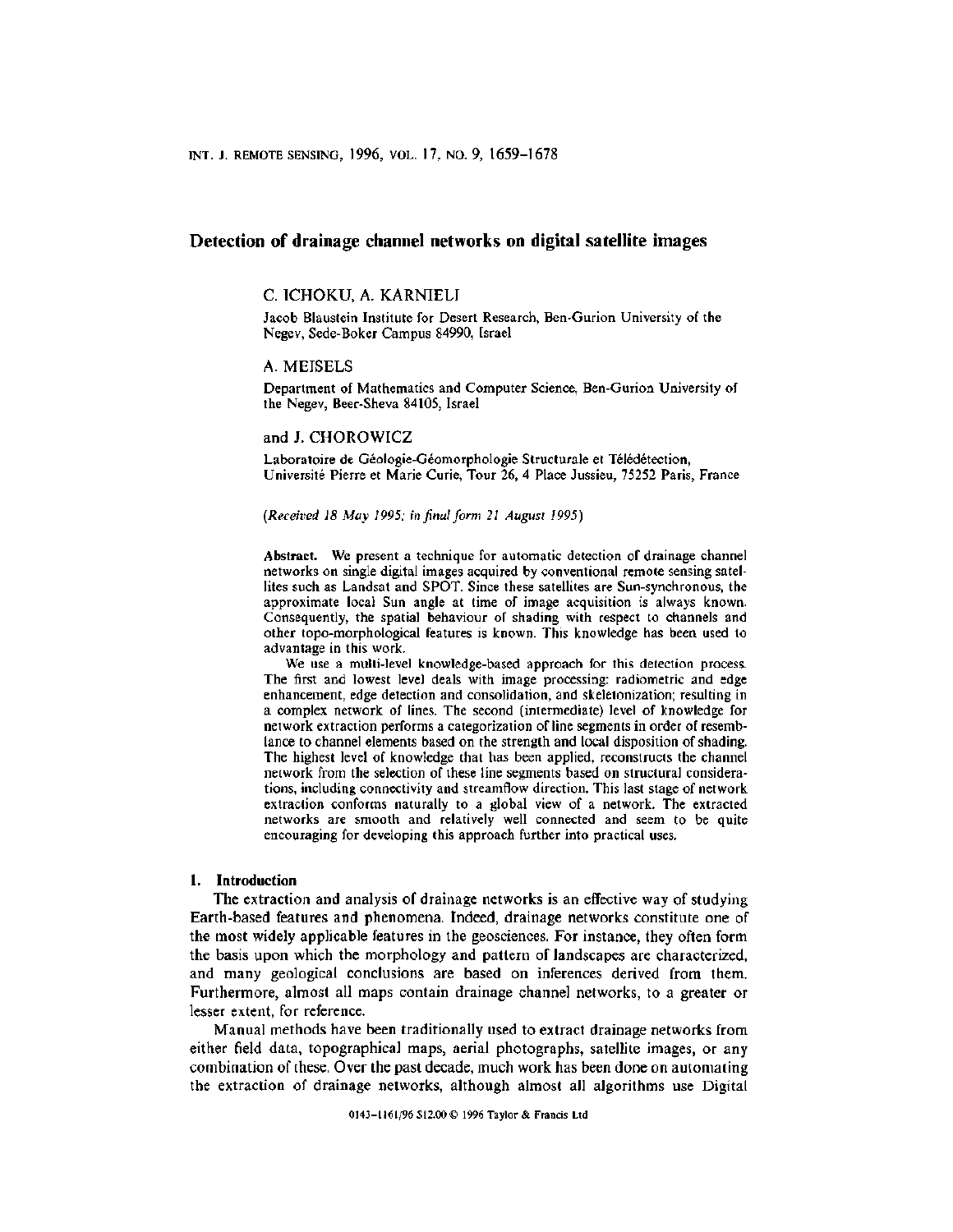Elevation Models (OEMs) as base data (e.g.,Chorowicz *et al.* 1992). This is evidently due to the fact that OEMs express terrain morphology directly in a discrete fashion, and, as such, are conveniently disposed for flow modelling and drainage network extraction.

However, OEMs are not readily available at reasonable costs for most areas of the world requiring drainage network based studies, unlike satellite images which can be acquired for most parts of the Earth's surface on a routine basis. So far, mainly manual procedures have been employed in extracting drainage networks from satellite images (Astaras 1985, Astaras *et al.* 1990). In an attempt to develop a computerized approach, Benhamou (1987) used an inference method based on the differences between the spectral properties of bare soil and vegetation to extract drainage features characterized by the concentration of vegetation within valleys in an otherwise arid region from Landsat MSS images.

Apart from spectral information, satellite images indirectly express surface morphology through topographic shading which occurs especially in certain wave bands. This shading property was utilised by Wang *et al.* (1983) to develop an approach for extracting ridge and valley lines from single satellite images. They applied their technique to Landsat MSS band 7 data. Although they offered several suggestions for the use of high level spatial reasoning in detection procedures, especially as applied to valleys (or channels), these were not implemented in their work. Their approach was limited to the use of what may be considered as low and intermediate levels of reasoning. They performed grey-level thresholding followed by region boundary detection to generate lines (low level), and subsequently, each unbranched segment of these lines was classified as either a ridge or a valley segment based on its local characteristics alone (intermediate level).

In this paper, we present an advanced computerized methodology for extracting drainage channel networks (or simply, channel networks) from single digital satellite images. Our methodology uses a series of techniques at different (low, intermediate, and high) levels of abstraction of image understanding (Meisels 1991). The proposed approach applies to images acquired by remote sensing satellites operating in the visible/infrared regions of the electromagnetic spectrum such as Landsat and SPOT. We do not consider other types of satellite images such as thermal or radar images.

#### 2. Theoretical considerations

Visible/infrared sensors of the type addressed in this work (such as Landsat and SPOT) are flown in Sun-synchronous satellites. As such, image acquisition is done at approximately the same local Sun time regardless of place. This is usually in the mid-morning hours, about 9:30 a.m. for Landsat (cf. Freden and Gordon 1983, p. 537). At this time of day, the Sun is always located in the general east direction. Although there may be variations in Sun azimuth and zenith angle from place to place, for an area covered in a single scene, this variation is negligible and direction of sunlight may be considered constant. The brightness expressed by an elementary surface (pixel) in a visible/infrared image is a function of both the illumination it receives and its reflectance. Topographical reflectance depends on several factors including lithology, vegetation, land use, as well as soil moisture, mineral, and organic matter content. Detailed discussion of the influence of these factors can be found in most standard remote sensing books, and will not be undertaken here. However, assuming uniform reflectance characteristics-which is obtainable for a limited area-image brightness will depend on illumination which is related to surface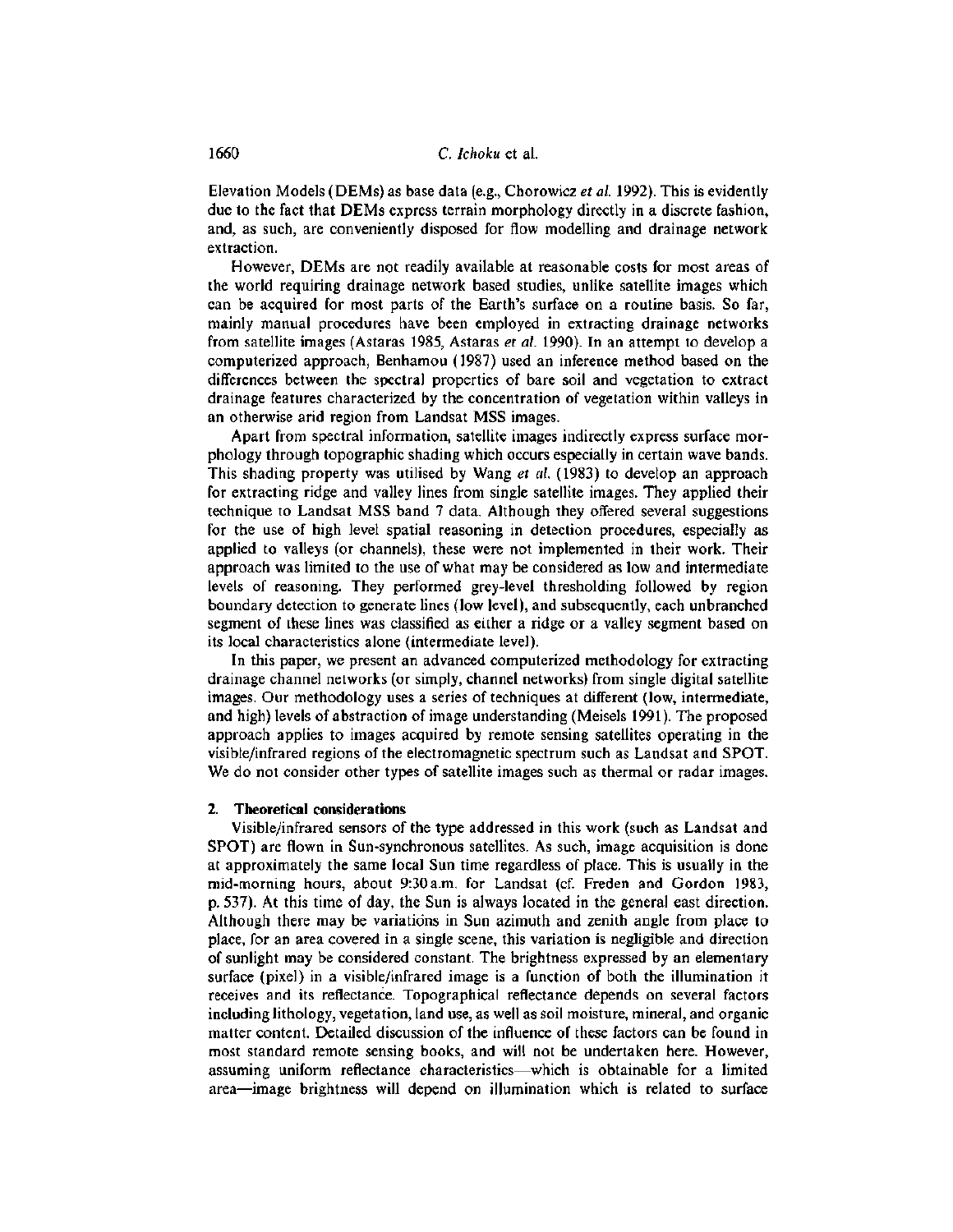

Figure L Illustration of topographical illumination and shading in relation to the direction of sunlight for  $(a)$  Gully,  $(b)$  Valley and Crestline.

exposure and orientation with respect to the direction of sunlight. This relation is of great importance in the recognition of drainage channels in images.

The effect of illumination of drainage channels on the image can be demonstrated for two categories of channels, namely, gullies with steep walls and valleys formed between neighbouring parallel or subparallel ridges. This is illustrated in figure 1. For a gully with steep walls, the wall on the same side as the Sun casts its shadow into the gully which then appears on the image as a line darker than its immediate neighbourhood. In the case of a valley formed between two ridges, the hillslope on the side opposite to the Sun receives a strong direct illumination while that on the same side as the Sun receives a weak indirect illumination since it is shaded. The strongly illuminated hillslope appears bright in the image while the other appears dark, thereby producing a sharp contrast. The valley is therefore represented by the edge between them. Although a crestline produces a similar effect on the image, since the position of the Sun is known, the following rule applies: when the shaded side is on the same side as the Sun with respect to the edge, the latter corresponds to a valley, whereas when it is on opposite sides with the Sun, the edge corresponds to a crestline. This contrasting property enables the discrimination between valleys and crestlines, thereby facilitating the detection of the former. In the case of occurrence of a lone ridge, although its crestline would still produce a sharp edge, there is no danger of such at the foot of the shaded side because, since there is no Sun-facing hillslope to create contrast on this side, shading smoothly diminishes downhill, and no edge is formed. Thus, the risk of lone ridges creating false channels in the image is low. In all cases, however, any of the above features whose azimuth is equal (or close) to the local azimuth of the Sun will be very weakly portrayed, if at all.

**It** is obvious that if certain other features (such as roads and other man-made features) present the same image facies as drainage channels, they would be detected in error. As algorithms are usually incapable of distinguishing desired features from artefacts, the easiest way to avoid interference from the latter is to use images where they are either non-existent or rare. Drainage channel detection from satellite images, as described in this paper, is therefore most applicable to undeveloped homogeneous terrains such as arid zones.

The steps involved in the multilevel extraction process presented in this work are the following. First, the image is preprocessed to enhance feature presentation. Then, edge detection is performed and the resulting edges are consolidated and skeletonized, reducing them to a network of one-pixel-wide line segments. This line image is the output of the lowest level of knowledge about channel network extrac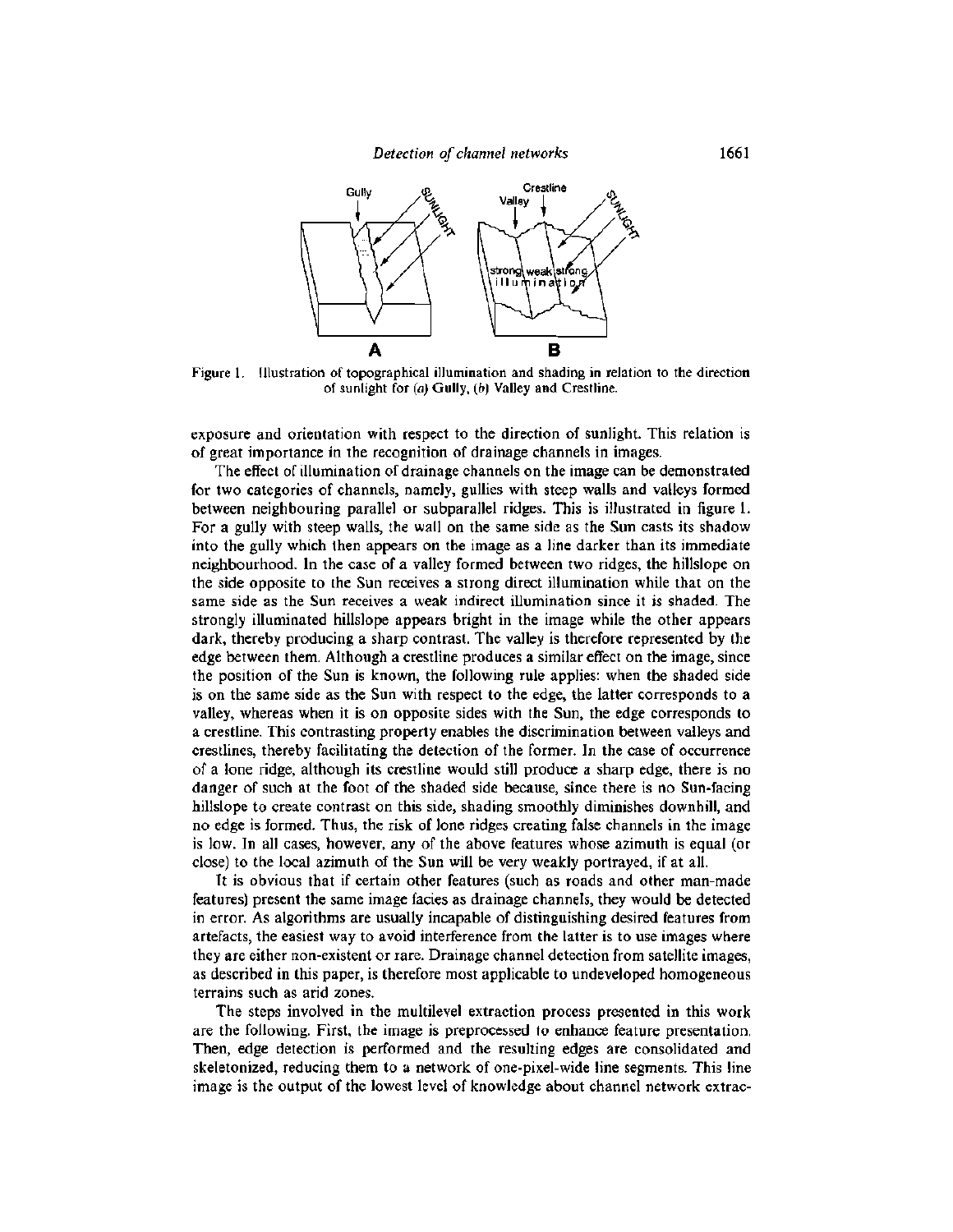tion, namely extracting candidate lines for networks. At the intermediate level of extraction, these line segments are sorted on the basis of knowledge about the local behaviour (Meisels 1991) of network elements. To achieve this, the line image is superimposed on the original image, and each segment is rated based on the shading conditions that apply along and around it. This process facilitates the differentiation between valleys and crestlines, and enables the estimation of the degree of qualification of each line segment as a possible channel element. Finally, at the highest level of knowledge, drainage channel networks are built up through a logical selection of highly rated segments and others satisfying certain conditions about network flow. This is clearly high level knowledge of flow channels that is domain dependent and is unrelated to generic image understanding techniques.

The entire channel network detection process presented in this work is fully automated. The intermediate and high level procedures are carried out by a single programme coded in C. We have tested our technique on a Landsat TM subscene of an area located in the Israeli Negev arid zone.

## 3. **Low level image processing**

The low level image processing involves image enhancement followed by edge extraction, consolidation, and skeletonization. The result is a network of lines to be used as input data for the higher level processes of this detection.

### *3.1. lmage enhancement*

The objective of image enhancement is to improve the portrayal of the desired feature in order to facilitate its extraction. Here, the feature of interest is the drainage channel. We tried several multi-band enhancement techniques including different image algebras between bands (such as ratios, vegetation indices, and so on), and spectral transformations such as the principal components and the intensity, hue and saturation analyses. But none of these gave a satisfactory result as far as our target feature is concerned. For example, ratio images tend to have much less contrast and more noise (Goetz 1989, p. 514); qualities that contradict the requirements for the current work. We, therefore, resorted to the use of a single band. We chose band 3 (red band) because it appears to be the one that offers the highest contrast in our image and expresses drainage features most clearly in our study area. The reason why this is so may be explained by the fact that solar radiation peak occurs in the visible portion of the electromagnetic spectrum and, within this visible portion, atmospheric scattering affects the red band much less than it does the other (blue and green) bands (see Mather 1987, chapter 1). However, our choice is based purely on visual comparison between the six reflective bands of our Landsat TM image. Thus, this choice is not strict; any other band could be used depending on circumstances. For instance, Wang *et al.* (1983) used the near-infrared band (0.8–1.1  $\mu$ m) of Landsat MSS for a vegetated area because, among other reasons, green vegetation produces very high reflectance in this region and may not be mistaken for topographic shading. This consideration does not apply to our own case, since our study site is devoid of green vegetation. Figure 2 shows our test image which is composed of  $500 \times 500$  pixels.

We tried several image enhancement operations on the single band and found out that, since the presence of drainage channels is mainly depicted by either dark lines on brighter backgrounds or edges between bright and shaded areas, it follows that the main, and virtually the only, preprocessing requirement in our case are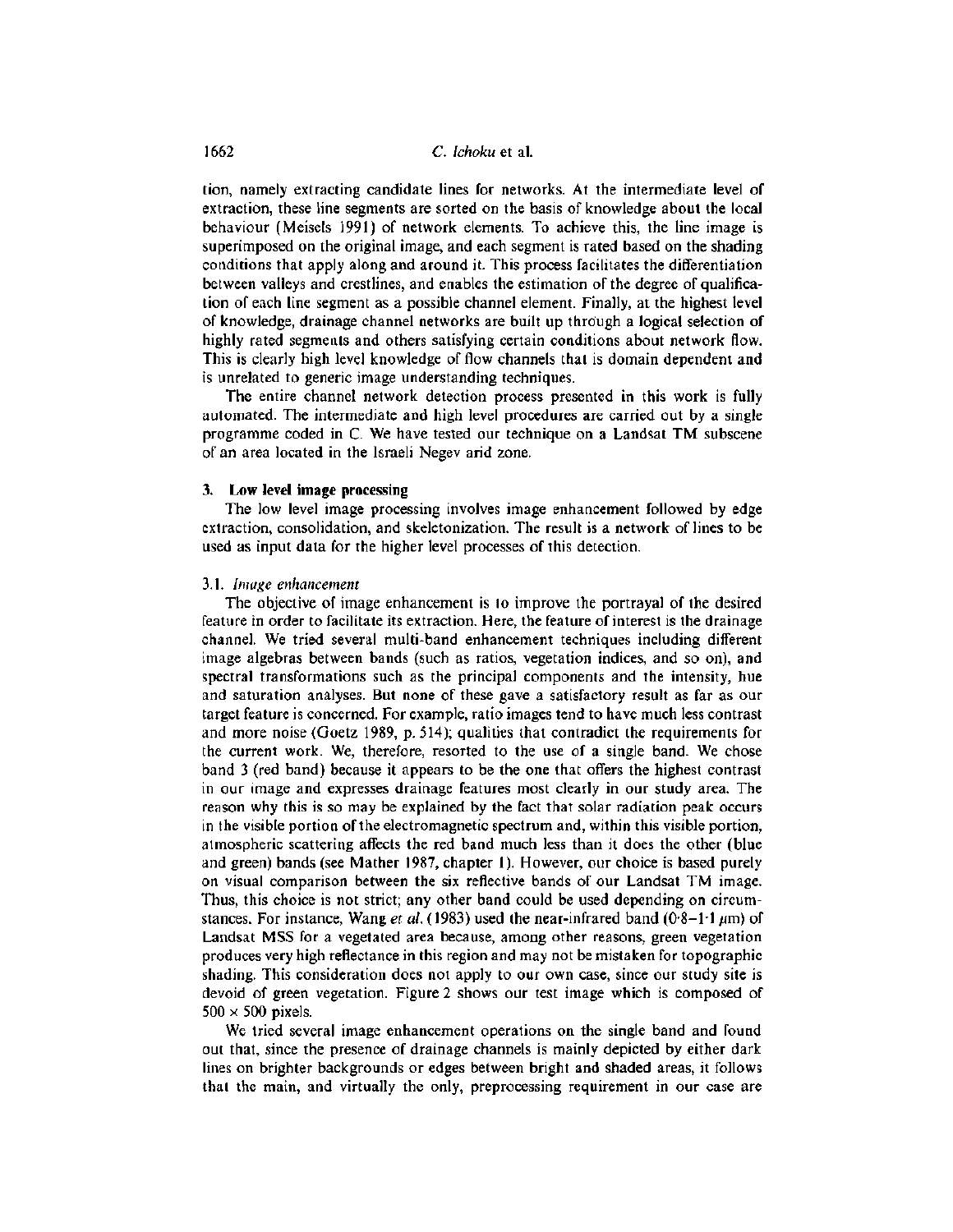

Figure 2. Input image (Landsat-TM band 3 of a part of the Israeli Negev arid zone, after linear stretching); 500 pixels by 500 pixels.

contrast and edge enhancements. As a first step towards achieving this, we performed contrast stretching. There are several methods of doing this of which the most standard are linear stretch, histogram equalization, and Gaussian stretch. We adopted linear contrast stretching because it is the only one that stretches the existing spectrum of grey levels linearly without redistribution of values; a process which may distort the hierarchical order of grey levels which forms the basis of our work.

After the contrast stretching, we applied an edge enhancement convolution filter using a  $3 \times 3$  window. The following kernel was used:

$$
\begin{array}{cccc}\n0 & -1 & 0 \\
-1 & 5 & -1 \\
0 & -1 & 0\n\end{array}
$$

As explained by Mather (1987), the application of this high-pass filter amounts to subtracting the Laplacian of an image from the image itself. This is equivalent to removing the diffused element of the signal from a given pixel (Mather 1987, p. 258).

## *3.2. Edge detection and consolidation*

The detection of coherent edges suitable for use as a main structural framework for feature recognition and extraction has proven to be a goal-directed task. Several approaches have been proposed in the literature. Some of the most frequently cited examples include the works of Marr and Hildreth (1980), Haralick (1984), and Canny (1986). Since different edge extractors produce different results, there has been a great deal of argument in computer vision circles as to which approach is the optimal (Chen and Medioni 1989) but, it appears that performance is application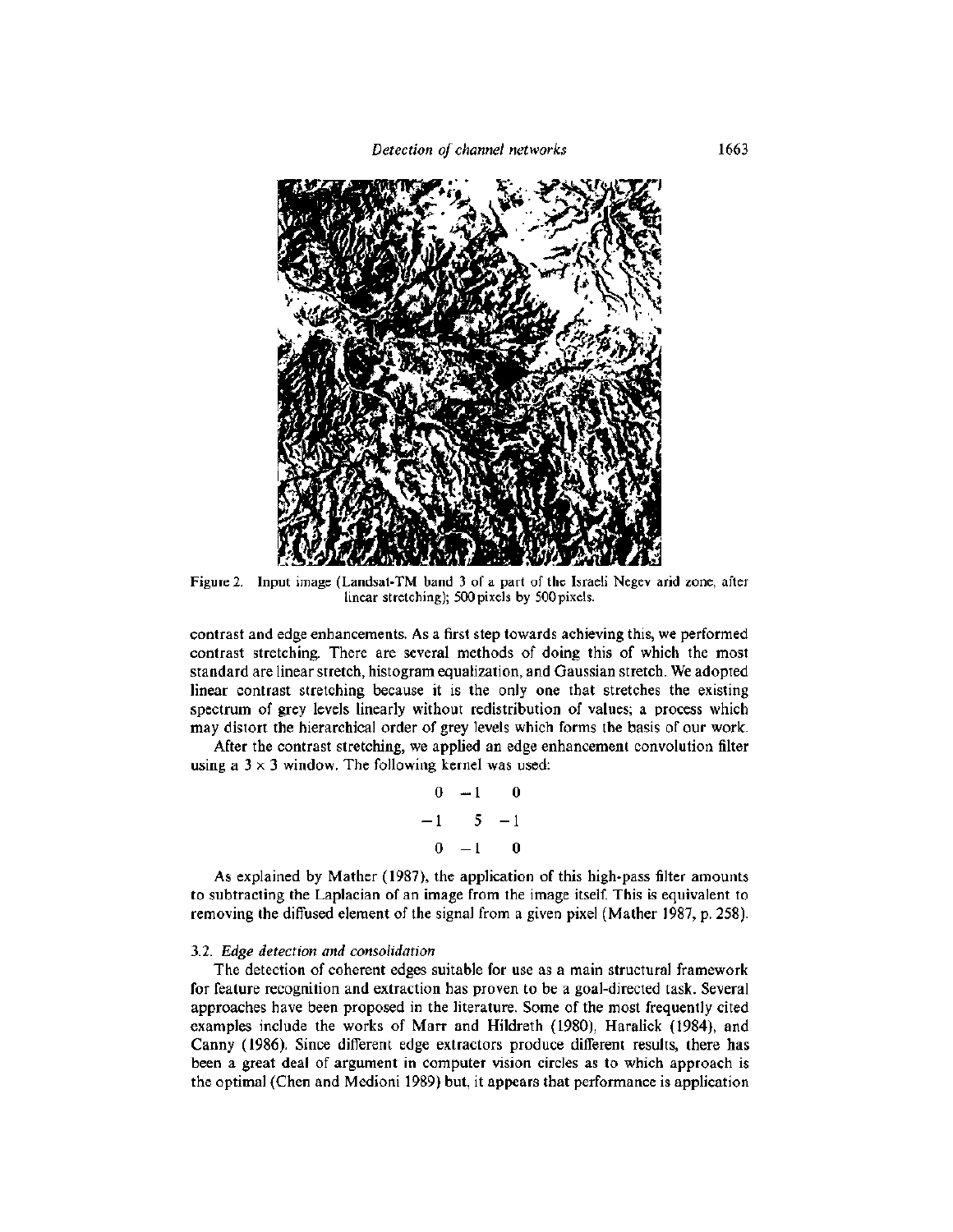dependent. In other words, edges cannot be considered in isolation of the context of work. We tested several edge extractors (including those mentioned above) and each result was visually assessed with a view to selecting the one that best suits our purpose. We finally chose the Difference Recursive Filter (DRF) edge detector proposed by Shen and Castan (1986) because it gave the best performance for drainage channel detection, especially with regard to edge localization. The DRF edge detector is based on the difference between the input image and the output of a recursive symmetric exponential filter. Details of the mathematical basis of this edge detector are given in Shen and Castan (1986) and will not be discussed here. We used the DRF edge detector as it exists in the KHOROS Open Software Package available in many image processing laboratories. The user is required to supply numerical values for a number of parameters for which default values are also provided. After testing with different values, we found that the default values gave us the best result and we used them as such. The result of edge detection by the DRF is a binary edge image in which all edge pixels have the same value, 255, and other pixels form the image background with value O. Our edge image is shown in figure 3.

In general, edge detection algorithms, including the DRF used in this work, usually do not recognize lines as single edges because they search mainly for abrupt changes in grey levels. Thus, if there is a line in the image, an edge is detected on both sides of it, even if it is only one pixel wide. In our case, a drainage channel (such as a gully) occurring as a line in the original image would yield two, close, quasi-parallel edges that touch intermittently. Neither of the two edges could be said to represent the original line. In order to recover the latter, first, a single edge is created from this dual edge by filling the space between them. We refer to this process



Figure 3. Result of edge enhancement and edge detection performed on figure 2.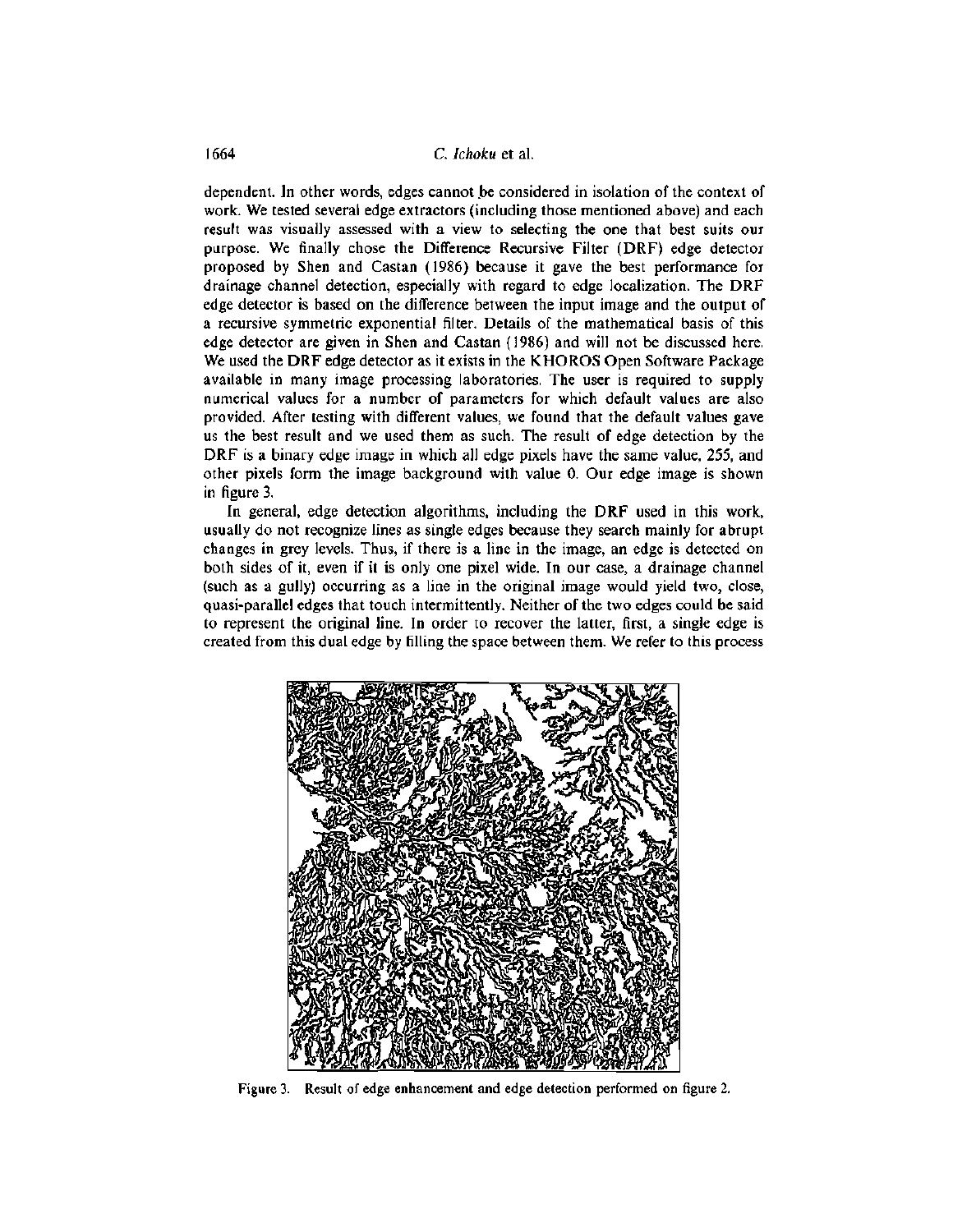as 'edge consolidation'. Then the consolidated edge is skeletonized and the resulting line corresponds to the line formed by the drainage channel in the original image. To achieve consolidation, one-pixel-wide lines constituted by background pixels bordered on both sides by edge pixels are traced and their pixel values changed from 0 to 255.

#### *3.3. Skeletonization*

After the steps of edge detection and consolidation, the next step of low level processing is skeletonization in order to recover one-pixel-wide streamlined edges. For this purpose, we employed the parametrizable skeletonization algorithm proposed by Riazanoff *et al.* (1990). The details of the .skeletonization algorithm are given in that paper and will not be reproduced here. The actual implementation employs an iterative procedure to remove object pixels (in this case, edge pixels) and replace them with background pixels based on the relative number and arrangement of object and background pixels in a  $3 \times 3$  neighbourhood. We worked in the 8-connected mode in which all eight immediate neighbours of a central pixel are considered as its neighbours, as opposed to the 4-connected mode in which only those related to it in the horizontal or vertical sense are considered so. In Riazanoff *et al.* (1990), a contour pixel is defined as an object pixel with at least one background neighbour, while a connection pixel is defined as an object pixel linking at least two object parts. During iteration, only contour pixels may be removed. An important condition for the removal of a contour pixel is that its convexity  $K$  should be less than a threshold convexity  $K_T$  supplied by the user. The convexity K of a contour pixel is defined as the highest number of background pixels that are contiguous among its eight immediate neighbours. If, in the  $3 \times 3$  neighbourhood, we denote the contour pixel by  $C$ , other object pixels by 1, and background pixels by 0, the following are examples of configurations for  $K = 3$  to  $K = 7$ :

|  |  |  |                                 |  |  |  | $K = 3$ $K = 4$ $K = 5$ $K = 6$ $K = 7$ |  |  |  |  |  |  |  |  |
|--|--|--|---------------------------------|--|--|--|-----------------------------------------|--|--|--|--|--|--|--|--|
|  |  |  | 0 1 1 0 0 1 1 0 0 0 0 0 0 0 0 0 |  |  |  |                                         |  |  |  |  |  |  |  |  |
|  |  |  | 1 C 0 0 C 1 0 C 0 0 C 0 0 C 0   |  |  |  |                                         |  |  |  |  |  |  |  |  |
|  |  |  | 1 0 0 0 1 0 1 0 0 0 1 1 1 0 0   |  |  |  |                                         |  |  |  |  |  |  |  |  |

We carried out test skeletonizations with all possible convexity threshold  $K<sub>T</sub>$ values (1 to 8) and found that 5 gave the best result; therefore, we used  $K_T = 5$  in our work. In the process of skeletonization, for each iteration, the algorithm scans the image row after row. If a contour pixel is encountered, it can be removed only if: (1) its convexity K is less than the threshold convexity  $K_T$ ; (2) it was not a connection point before the preceding iteration; and (3) it is not currently a connection point. The skeletonization process stops only after an iteration in which no pixel is removed in the entire image. The result obtained from skeletonizing our edge image is shown in figure 4. In this image, sets of one-pixel-wide line segments join in a seemingly haphazard manner, forming a complex line network of which the drainage channel network is a subset. The procedure for recovering channel networks from the skeletonized edge image employs higher levels of knowledge: intermediate level knowledge of shading conditions and local channel topography and high level knowledge of flow in channel networks. We turn next to the intermediate level processing and describe the grading of channel segments.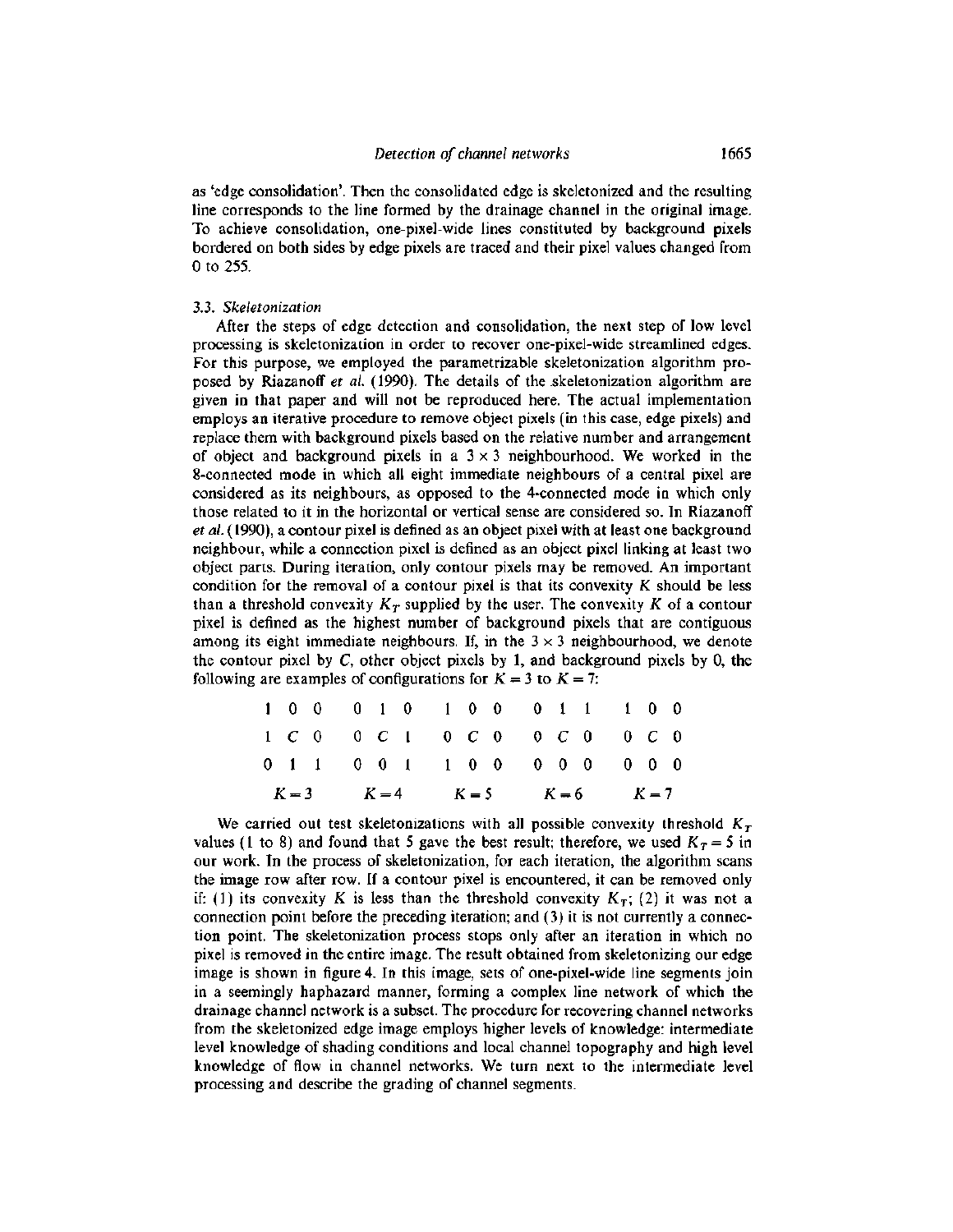1666 C. *Ichoku* et al.



Figure 4. Result of edge consolidation and skeletonization performed on figure 3.

## **4. Intermediate level of extraction: rating from shading**

The skeletonized edge image (figure 4) is composed of lines representing drainage channels as well as crestlines and other curvilinear features. **In** this intermediate level, these lines are rated (or graded), thereby quantifying them in readiness for the high level process of drainage channel detection. The basic element for this procedure is the unbranched line segment joining either two consecutive junctions or an extremity and the closest junction.

Each network of connected line segments is traced. Although tracing is done segment after segment, it is necessary that all interconnected line segments be traced as a set in order to establish the directional relation between them. This coordination will be of special usefulness during channel network reconstitution. Ichoku and Chorowicz (1994) recommend that the tracing of a channel network begin at the outlet and advance toward the various sources. This procedure cannot be strictly implemented in the current work because the input line networks are not pure channel networks since they are not only composed of channel elements but also of crestlines and other curvilinear features; all interconnected. As such, they do not have outlets. Therefore, the tracing of each of these line networks begins from the first encountered free end of a line. Each segment is traced by recursive displacement from pixel to pixel. When a junction is reached, the current segment is regarded as ended, and each branch is traced in turn in a similar fashion. This process continues until the whole line network is traced. During this process, each segment is assigned an identification number and its details are recorded in an array. These details include the coordinates of its beginning and end, the number of pixels of which it is composed, its direction, and the identification numbers of the segment before it and those succeeding it, including indications about how they are connected.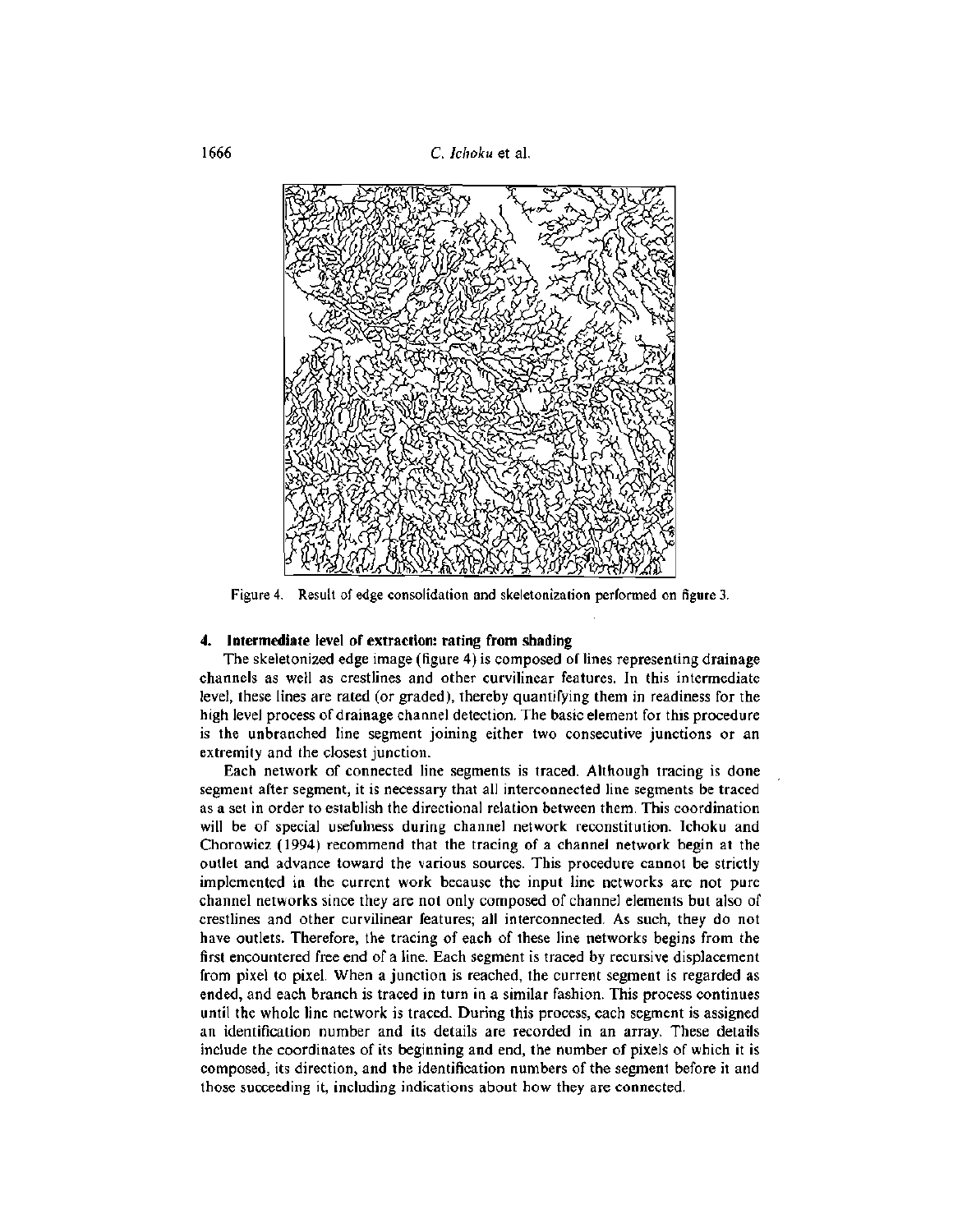The major part of intermediate level processing is to apply knowledge about shading differences between gullies, valleys, and crestlines (with a given Sun azimuth) in grading segments. We have used a system of grading or rating which expresses a measure of the likelihood of a line segment to represent a drainage channel. The grades range from 0 (totally unlikely) to 10(very likely). The grade or rating attributed to each segment is dependent upon the conditions of shading that gave rise to its formation in the image. Shading condition is estimated from the original stretched image (figure 2). To achieve this, each segment is superimposed on the image and the values of all image pixels underlying it are obtained and their mean computed. Also, image pixels bordering the segment on the left and right sides are obtained and a mean value is computed for either side. These mean pixel values on the segment and on its left and right sides are denoted by  $P_x$ ,  $P_y$ , and  $P_y$ , respectively. The computed values represent the average brightness expressed by the feature corresponding to the segment and by its immediate left and right borders respectively. In the rest of this discussion, for each segment, the smallest of the three values  $P_{\rm{ex}}$ ,  $P_l$ , and *P*, will be denoted by  $P_{\text{min}}$  and the largest by  $P_{\text{max}}$ .

The direction of a segment is measured as a whole-circle clockwise bearing (ranging from 0 to 360 degrees) referred to an axis parallel to the columns of the image. Since the segments are usually curved, in order to avoid bias, a least squares line is fitted to each segment, and the direction of this line becomes that of the segment. However, if the segment is composed of less than five pixels, its direction is computed from the coordinates of its two end points. The bearing of each segment from the Sun, denoted by  $B_{ss}$ , is computed from the direction of the segment and the azimuth of the Sun. This bearing shows the location of the Sun with respect to the segment. When the value of  $B_{ss}$  is between  $0^{\circ}$  and  $180^{\circ}$  the Sun is on the left of the segment, whereas when it is greater than 180° it is on its right. However, since no shading will be produced when the Sun is lying more or less in the direction of the segment, when the bearing is in the range  $B_{ss} = 0^{\circ} \pm 5^{\circ}$  or  $B_{ss} = 180^{\circ} \pm 5^{\circ}$  the Sun is considered not to be on the left or right of the segment. Thus, if we use PSUN to designate the position of the Sun relative to the segment then:

when

$$
B_{ss} = 0^{\circ} \pm 5^{\circ}
$$
 or  $B_{ss} = 180^{\circ} \pm 5^{\circ}$ ,  $PSUN = C$  (centre)

when

$$
5^{\circ} \leq B_{ss} \leq 175^{\circ}, \qquad PSUN = L \text{ (left)}
$$

when

$$
185^{\circ} \leq B_{ss} \leq 355^{\circ}, \qquad \qquad PSDN = R \text{ (right)}
$$

The rating of segments is achieved in two steps. First, the segments are classified into any one of the groups gully, valley, or crestline, then, segments belonging to each group are rated. The following gives the criteria for classifying a segment into anyone of the groups:

(a) **Gully:**  $P_{\min} = P_s$  and  $PSUN = L$  or R

This is because, as demonstrated in figure 1, the average brightness of a gully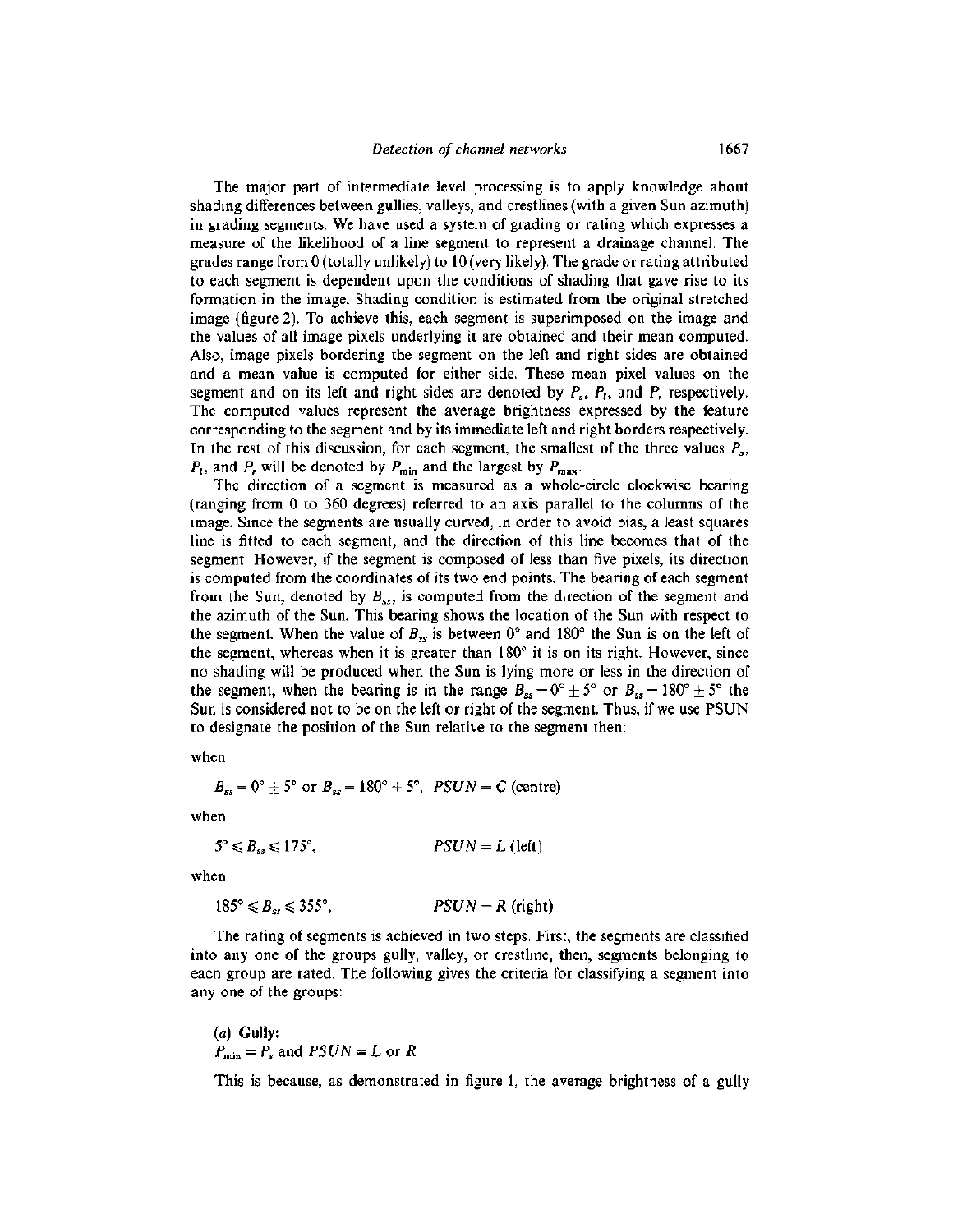should be less than those of its two sides, when the Sun is not in the direction of the gully.

(b) Valley: either  $(P_{max} \neq P_s$  and  $P_{min} = P_t$  and  $PSUN = L$ ) or  $(P_{\text{max}} \neq P_s$  and  $P_{\text{min}} = P_r$ , and  $PSUN = R$ )

This is because the hillslope on the same side as the Sun (with reference to the edge) is shaded and should have the minimum average brightness, provided the average brightness of the segment itself is not the maximum.

(e) Crestline: either ( $P_{\text{max}} \neq P_s$  and  $P_{\text{min}} = P_t$  and  $PSUN = R$ ) or  $(P_{\text{max}} \neq P_s \text{ and } P_{\text{min}} = P_r \text{ and } PSUN = L)$ 

This is because the hillslope on opposite sides with the Sun (with reference to the edge) is shaded and should have the minimum average brightness, provided the average brightness of the segment itself is not the maximum.

(d) Other: Segments which cannot be classified into any of the above three classes are classified as Other. These include the following cases:

- (i) Segments composed of just a single pixel which could not be classified because their parameters are indeterminable since they have no direction.
- (*ii*) When  $P_{\text{max}} = P_s$

This is a segment showing a higher average brightness than both of its sides. (It could be any highly reflecting curvilinear feature.)

(*iii*) When  $PSUN = C$ This is a segment oriented in the direction of the Sun. (It may be any curvilinear feature with its own radiometric identity not related to shading.)

Segments belonging to the three known classes (Gully, Valley, and Crestline) are rated separately but in a uniform fashion. In each case, the rating value assigned to a segment depends on the value of  $P_{\text{min}}$ . The ratings applied are shown in table 1. In respect of the segments classified as Other, those composed of a single pixel are assigned the median rating value of 5 (because they have equal chances of being or not being channel elements) while the rest are assigned the value of 4 (because they

|                                          | Ratings |        |           |  |  |  |  |
|------------------------------------------|---------|--------|-----------|--|--|--|--|
| Range of the minimum<br>mean pixel value | Gullv   | Valley | Crestline |  |  |  |  |
| $0 \leqslant P_{\min} \leqslant 25$      | 10      |        |           |  |  |  |  |
| $25 < P_{\min} \le 50$                   |         |        |           |  |  |  |  |
| $50 \leq P_{\text{min}} \leq 75$         |         |        |           |  |  |  |  |
| $75 \leq P_{\min} \leq 100$              |         |        |           |  |  |  |  |
| $100 < P_{\text{min}} \le 125$           | 6       |        |           |  |  |  |  |
| $125 < P_{\min} \le 150$                 |         |        |           |  |  |  |  |
| $P_{\min} > 150$                         |         |        |           |  |  |  |  |

Table I. Categorization and rating of line segments based on shading conditions.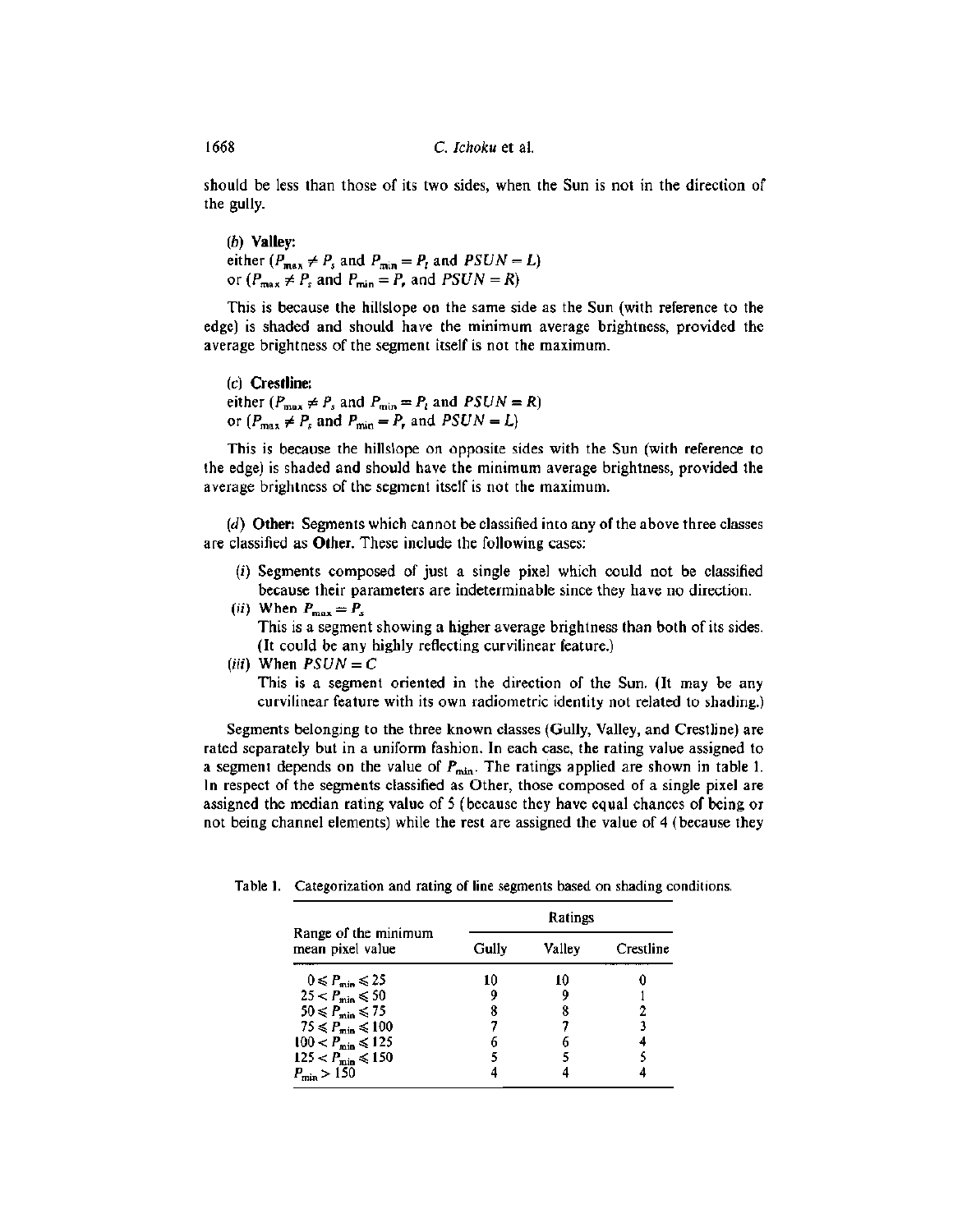have lesser chances of being channel elements, though there is still the possibility that they might be).

It is interesting to observe that the average pixel value for a shaded area is independent of the regional brightness of the zone where it is located. This is why the  $P_{\text{min}}$  values are used independently in the foregoing rating procedure. However, as these values are computed from the linearly stretched image, they can be regarded as standardized values because conventionally, images with full linear stretching have pixel values in the range of 0 to 255.

#### **5. High** level extraction: **channel network construction**

The high level part of network detection involves a logical build-up from a selection of the rated segments. Although a segment's rating indicates its likelihood as a drainage channel element, it is not a sufficient criterion for selecting a segment. This is because, due to some imperfections either in the imaging or one or more of the lower level processes, certain segments which actually represent channels might have low ratings whereas some others corresponding to other features might have high ratings. Therefore, in order to augment the robustness of the detection, knowledge of the principles of network formation and the topological relationships between network elements has been integrated in this process of network reconstitution.

It is assumed that drainage channel networks start as short segments which subsequently extend both upstream and downstream, each eventually joining a mainstream as a tributary and may itself constitute a mainstream to which other tributaries may join. Our high level extraction technique simulates this hypothesis. It starts from segments with very high ratings (8 to 10). Each of these starting segments is extended in both directions by progressively linking contiguous segments with ratings of 5 or higher which satisfy a certain condition of collinearity. Testing for linking involves the computation of the directional deflection or deviation between the last linked segment and each segment connected to it at the other end, whose rating is up to the threshold value (which is 5). Deflections to the left side are assigned a negative sign while those to the right are assigned a positive sign. Thus, the absolute deflection between any two directions can only be in the range of 0 to 180 degrees. The segment which offers the lesser absolute directional deflection is further tested for collinearity before it is linked. The condition adopted for collinearity is that the absolute value of the individual deflection should not exceed 30 degrees (60 degrees is allowed for segments shorter than five pixels, since such small segments are apt to produce wider deflections even when they are subsumed in a generally collinear series of segments) and the cumulative deflection over the linked series of segments should not exceed 90 degrees. Each linked series of segments (which we shall refer to as a 'series') is stored in an array together with its parameters. These include the identification numbers of its component segments, the total number of pixels, and its general direction. It is pertinent to mention that during the linking process series are not allowed to cross each other.

The heart of the high level construction process consists of channelling the series based on their topological interrelationship with one another. Channelling involves the determination of the sense of flow in each series based on its directional relation with other series connected to it. In what follows, we shall use the terms 'rear' and 'front' to refer respectively to the beginning and end of a series (or a single segment). These terms depict the sense in which the general direction of the series (or segment) is reckoned (i.e., from rear to front). A new orientation parameter has been introduced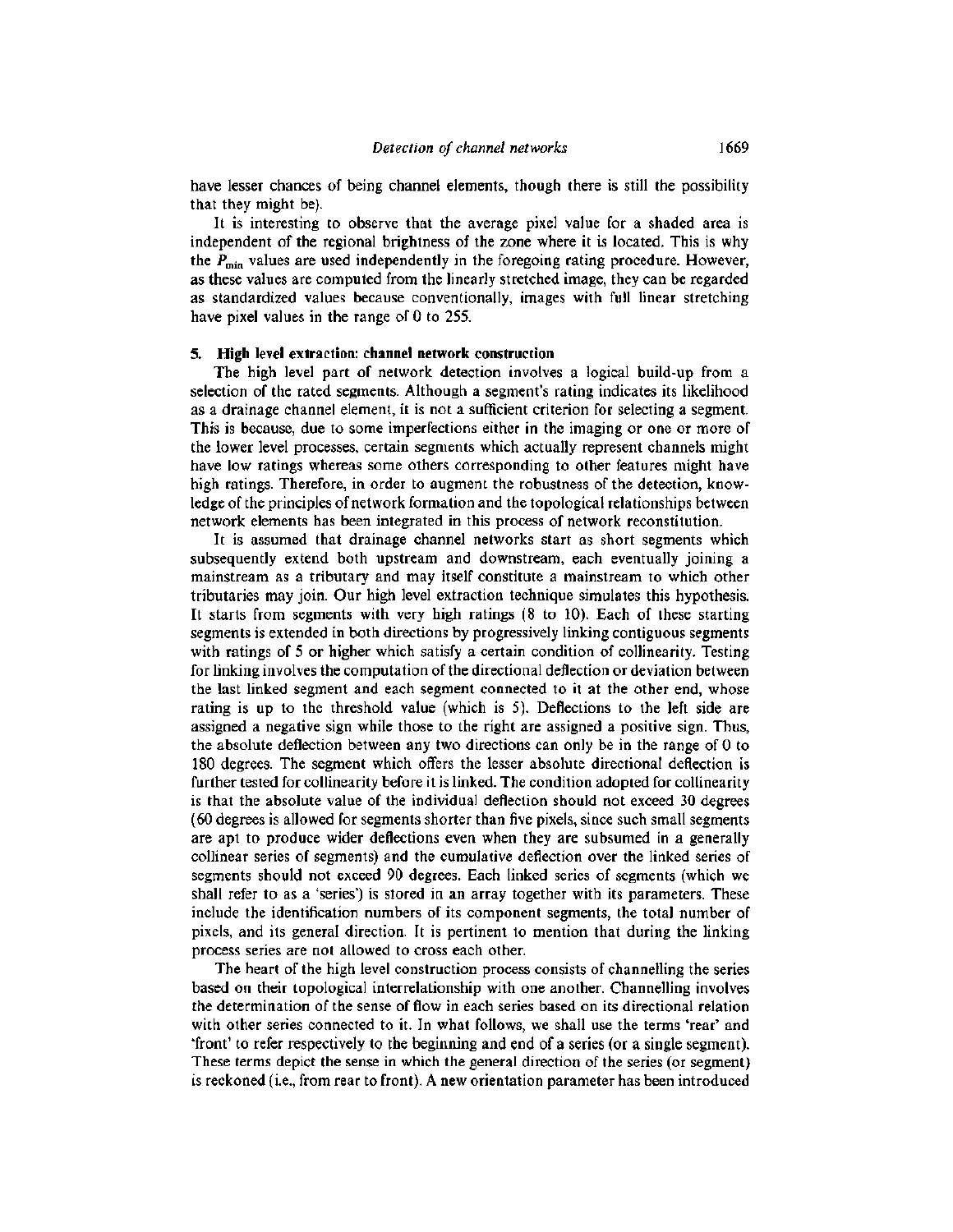to relate the actual sense of flow to the orientation of a series (or segment). This parameter has value 1 if it is determined that flow goes from front to rear,  $-1$  if it goes from rear to front, and 0 if the sense of flow is not yet determined. **In** determining flow orientation on the basis of the directional relations between contiguous series, the basic assumption used is that a tributary joins a mainstream in such a way that flow does not deflect by more than 90 degrees. **In** our implementation, all possible configurations between contiguous series are taken into consideration. The acceptance of a series depends on its compatibility with its already accepted neighbours. **In** order that the acceptance of very short series which happen to have been encountered first does not ruin the chances of those of considerable length which may be encountered later, the series are processed from the longest to the shortest. Any series currently being considered may be referred to as the 'candidate series'. The following procedure has been used in processing each candidate series. It is evident that the algorithm will not be sufficiently clear to the reader if presented as a flowchart, so we have decided to give it in detail for clarity.

## *5.1. Algorithm for the assessment of candidate series*

(A) **If** any of the series connected to the front end of the candidate series has been previously accepted (that series is denoted by front connection), perform the following:

- $(i)$  Compute the directional deviation between the candidate series and the front connection.
- (ii) Determine whether the point of contact is at the front or rear end or somewhere in the middle of the front connection.
- (iii) **If** neither the candidate series nor the front connection is channelled, try to channel one or both of them using their directional deviation.
- *(iv)* **If** one of them is channelled, try to use it to channel the other one.
- (v) **If** both are channelled, determine whether they are compatible; without which the candidate series is rejected.

Figure 5 presents all the possible relations that may exist between a candidate series and a front connection. It illustrates the interplay of series orientation, directional deflection, and channelling orientation in determining whether or not a candidate series should be rejected.

(B) If the candidate series is not yet rejected, then if any of the series connected to the rear end of the candidate series has been previously accepted, denote it by rear connection and carry out a similar procedure to the one described above for front connection.

(C) If the candidate series is not yet rejected, **then** identify all its tributaries (i.e., all series and single segments that meet the threshold rating which are connected to the main body of the candidate series as opposed to its front or rear end) whether they have been accepted or not.

- (i) For all tributaries which correspond to already accepted series perform the following operations:
	- (a) Compute the directional deviation between the candidate series and each of the tributaries
	- $(b)$  If the candidate series is not yet channelled, use the first of these tributaries to channel it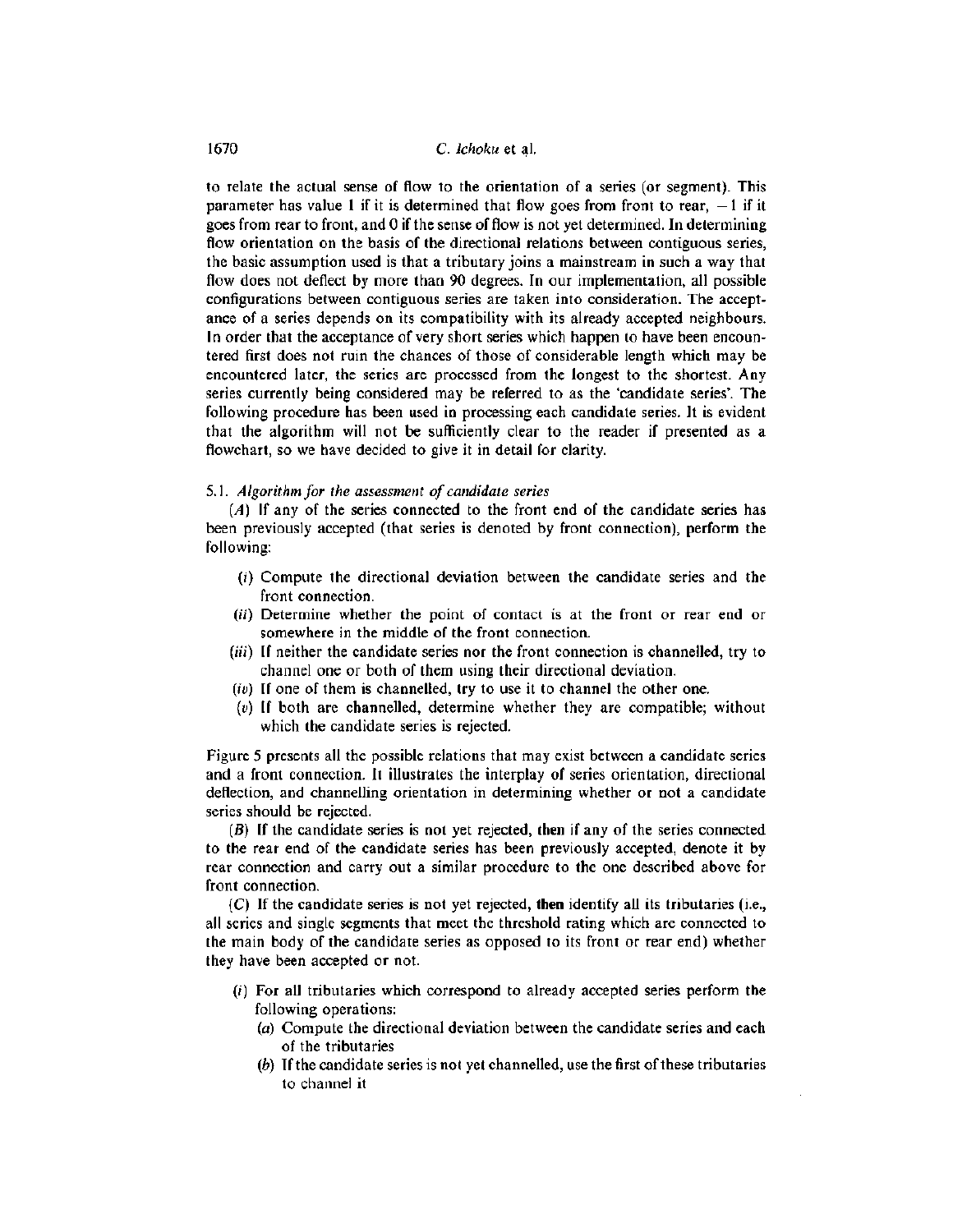|                                                                                 | Directional Dev. <= 90 |                     |              | Directional Dev. > 90 |                                          |              |  |  |
|---------------------------------------------------------------------------------|------------------------|---------------------|--------------|-----------------------|------------------------------------------|--------------|--|--|
| Point of contact<br>Prior<br>on front<br>channelling<br>connec.<br>brientations | Rear<br>end            | Middle              | Front<br>and | Rear<br>end           | Middle                                   | Front<br>end |  |  |
| Front Connec, 0                                                                 |                        |                     |              |                       |                                          |              |  |  |
| Candidate Ser, 0                                                                |                        |                     |              |                       |                                          |              |  |  |
| Front Connec, 0                                                                 |                        |                     |              |                       |                                          |              |  |  |
| Candidate Ser. +1                                                               |                        | R                   |              | R                     | R                                        |              |  |  |
| Front Connec, 0                                                                 |                        |                     |              |                       |                                          |              |  |  |
| Candidate Ser. -1                                                               |                        |                     |              |                       |                                          |              |  |  |
| Front Connec, +1                                                                |                        |                     |              |                       |                                          |              |  |  |
| Candidate Ser. 0                                                                |                        | R                   |              |                       |                                          |              |  |  |
| Front Connec. +1                                                                |                        |                     |              |                       |                                          |              |  |  |
| Candidate Ser. +1                                                               |                        | R                   | ł            | R                     | R                                        | R            |  |  |
| Front Connec. +1                                                                |                        |                     |              |                       |                                          |              |  |  |
| Candidate Ser. - 1                                                              |                        | R                   | Ŗ            |                       |                                          |              |  |  |
| Front Connec. -1                                                                |                        |                     |              |                       |                                          |              |  |  |
| Candidate Ser. 0                                                                |                        |                     |              |                       | R                                        |              |  |  |
| Front Connec. -1                                                                |                        |                     |              |                       |                                          |              |  |  |
| Candidate Ser. +1                                                               | R                      | R                   |              | ₹                     |                                          |              |  |  |
| Front Connec, -1                                                                |                        |                     |              |                       |                                          |              |  |  |
| Candidate Ser. - 1                                                              |                        |                     |              |                       |                                          |              |  |  |
| <b>LEGEND</b>                                                                   |                        |                     |              |                       |                                          |              |  |  |
| Front<br>Connection                                                             |                        | Candidate<br>Series |              |                       | Case of Rejection<br>of Candidate Series |              |  |  |

- Figure 5. Sketches of possible topological relations that may exist between a candidate series and a front connection. Arrows indicate the sense of direction reckoning. A branch is attached to each already channelled series (either candidate series or front connection or both) in order to better depict the general configuration. Boxes marked with R at the lower right-hand corner represent configurations in which the candidate series is rejected.
	- (e) Once the channelling of the candidate series is established, if any of these accepted tributaries would join it in a contradictory sense, reject the candidate series
	- (d) Channel any of these accepted tributaries yet unchannelled
	- (ii) If the candidate series is not yet rejected **and** is not yet channelled, it follows that none of its tributaries has been accepted. **Then** for all the tributaries (using only the segments directly connected to the candidate series) perform the following:
		- (a) Compute the directional deviation of each of them from the candidate series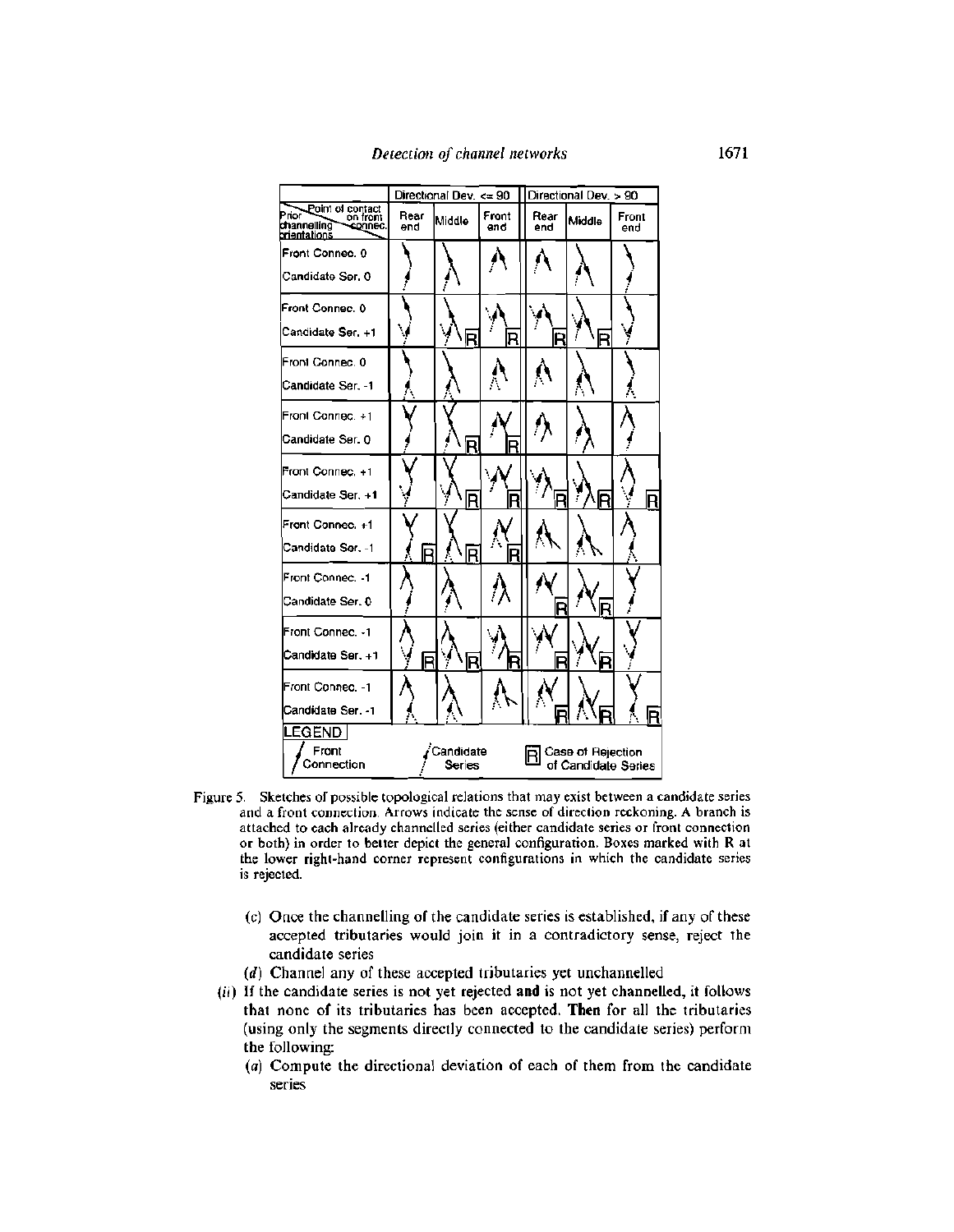## 1672 C. *lehoku* et al.

- (b) Distinguish those making directional deviations of 90 degrees and under from those making more than 90 degrees (segments belonging to each group are not simply counted, rather, their rating values are summed up, in order that rating may be given due consideration)
- (e) Channel the candidate series based on the group with the higher sum of ratings

(D) If the candidate series is not yet rejected, then if it is channelled but any of its connections (front or rear) is not channelled, then repeat all of the above steps in order to channel all the connections.

(E) If the candidate series is not yet rejected, **then** for each of its connections (including tributaries) which has been channelled in the current process, propagate channelling from connections to connections-of-connections, until all previously accepted series which are directly or remotely connected to the current series are channelled. If any channelling contradiction is detected (even at this stage), **then** reject the candidate series.

 $(F)$  If the candidate series is not yet rejected, then

- (i) Accept it.
- (ii) If it is channelled, **then** accept its single segment tributaries which conform with its channelling (do not accept tributaries which are series; series can only be accepted when they are processed as candidate series).

After processing all the series currently acquired, the detected channels (comprising all series and single segments accepted in the foregoing algorithm) would constitute only portions of networks separated from one another. To improve the connectivity between them, more series must be processed. Unlike the first set of series, subsequent sets are not obtained from independent locations but at extensions of already detected portions of networks. In the second phase, series may be taken from the extensions of different parts of the existing portions of networks to enable further extension of channels in accordance with the principle of channel network formation described above. This process will also provide an opportunity to determine the channelling of some of the unbranched portions which are yet unchannelled. This second set of series is acquired with a lower rating threshold (we set the threshold value to 4). They are processed exactly the same way as the previous ones except that priority is not given to length of series any more. Series are treated on the basis of first-acquired-first-processed. Even though the rating threshold is lowered, if any of the series meets the set topological criteria, it is integrated as part of the network whose extension it is. This is because, as previously stated, certain legitimate parts of the network may have low rating values due to a variety of factors. After the second phase, the main structure of the network is established, although there would still be gaps. In order to try to fill up gaps, to obtain more connectivity in the channel networks presently detected as well as more continuity in flow, a third phase of acquiring and processing of series is embarked upon. In this phase, the series are taken only at extensions of the actual downstream end of each of the currently existing portions of networks. The rating threshold value of I is used this time. The threshold has been brought so low to prevent rating values from singly constituting an impediment to the continuity of flow. The idea is to route flow as much as possible. However, each series is subjected to the same topological tests described in the algorithm above, and is accepted only if it passes them. This third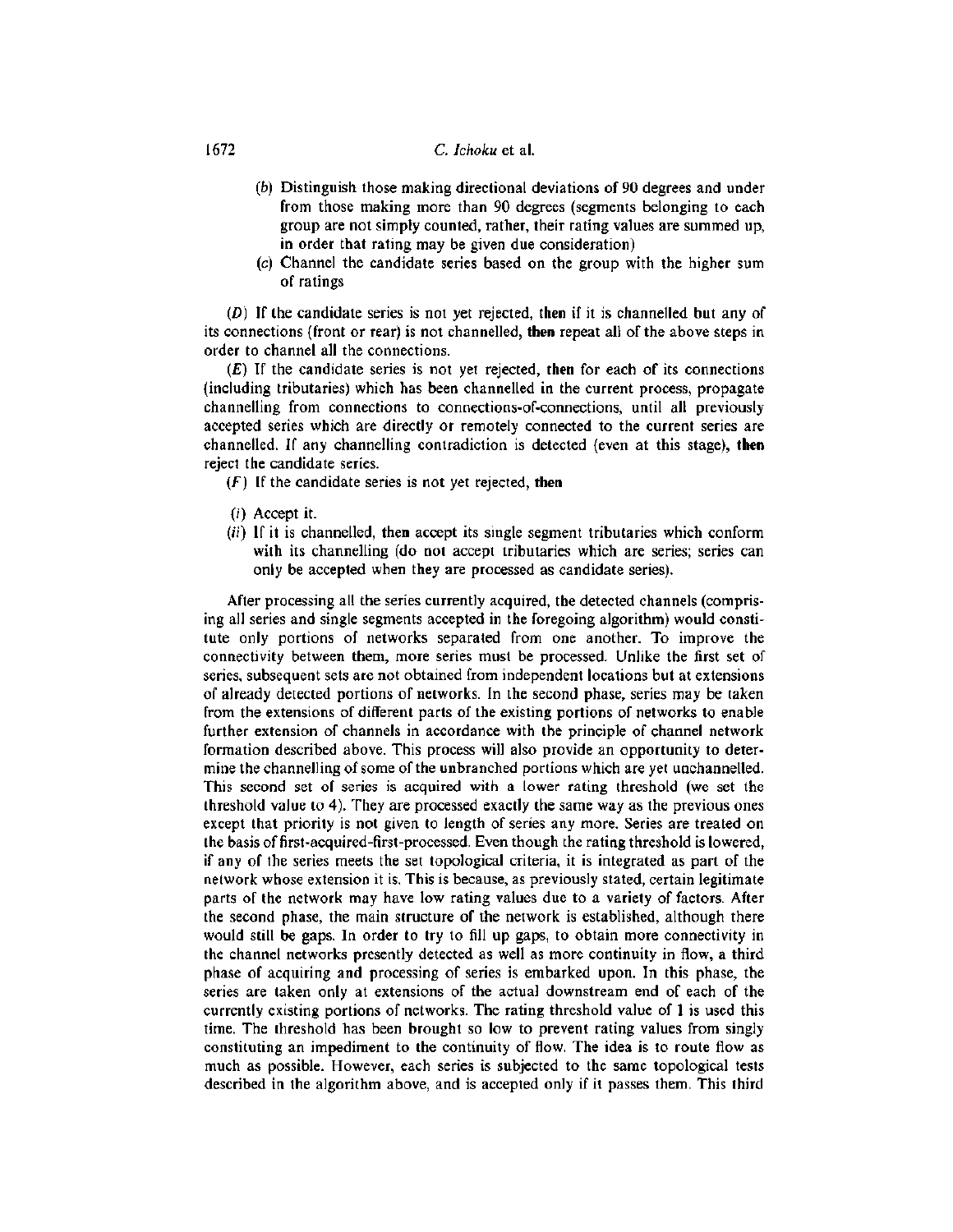*Detection of channel networks* 1673



Figure 6. The final result of the computerized drainage channel network detection.

phase is performed iteratively until no more series qualifies in the entire image. Throughout the entire operation, the rating threshold value for considering single segments as tributaries remains 5, because such single segments usually do not have continuity at the other end, and when they have low ratings, they are probably not channels. The final result of this high level stage of the processing is shown in figure 6.

#### 6. Evaluation of the extraction process and result

Images portraying natural scenes normally contain a wide variety of features as well as noise. Computerized detection of one or more specific features from such images is not an easy task. There are numerous practical difficulties that hamper the smooth implementation of feature detection. First, it is not all image characteristics of a feature that can be integrated in algorithms. Even those that can be integrated are not exclusive to one or a clearly distinct group of features. Secondly, noise and other factors may, on one hand, suppress certain characteristics of the target features thereby hindering their detection, and on the other hand, modify those of other features causing them to respond to detection erroneously. In our specific case of drainage channel network detection from digital satellite images, we have been faced with several difficulties. The current discussion tries to highlight some of the practical problems associated with this work. We expect that they will be of some relevance to future investigations in this domain.

Drainage features are three-dimensional but are imaged in two dimensions. This dimensionality degradation is not peculiar to drainage features, as all images represent objects in two dimensions even though most objects are three-dimensional in reality. To facilitate detection, such objects may either produce a well-defined spectral thumbprint or signature, or have a recognizable geometric shape, relative size or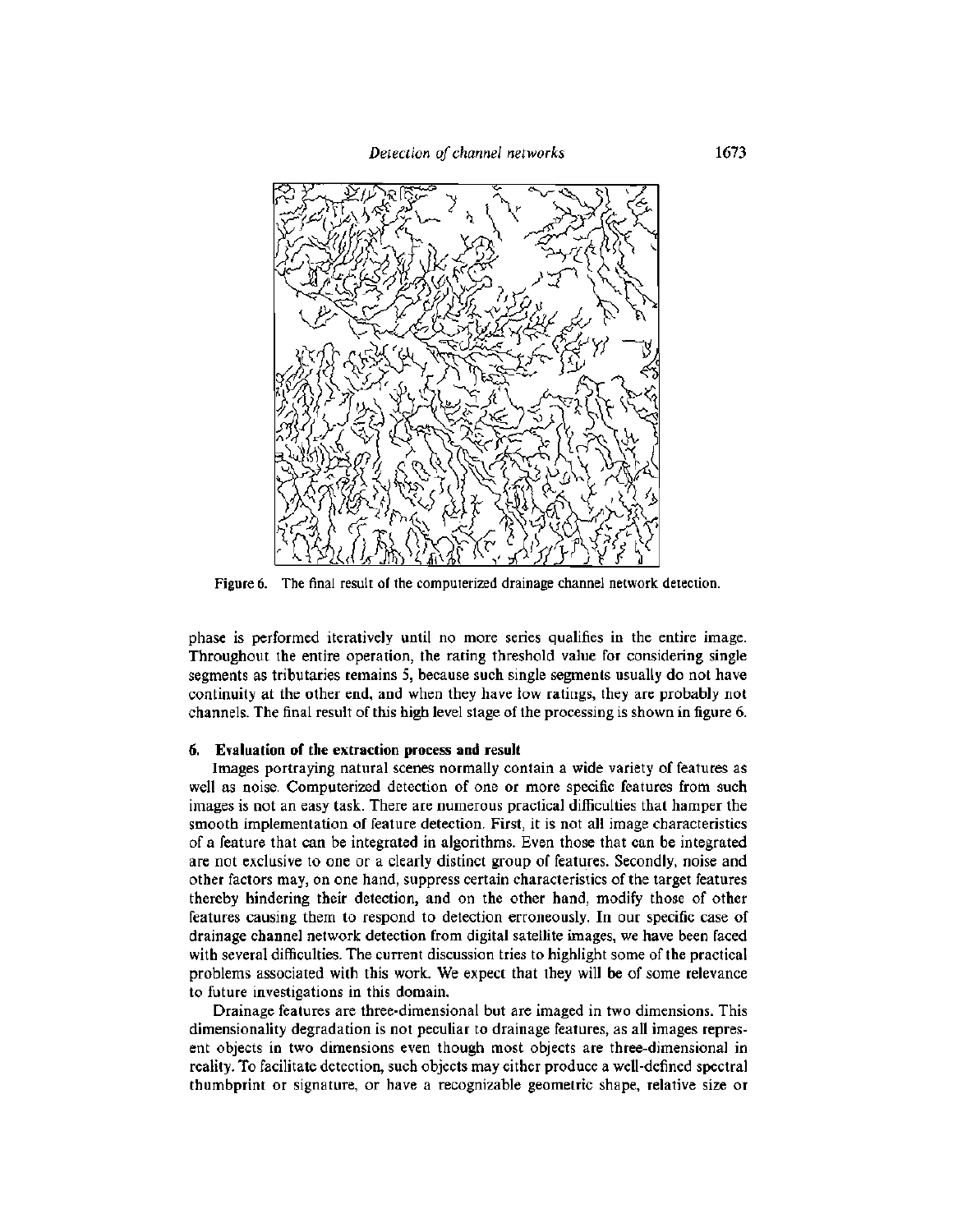location. Drainage features lack all of these except in special cases when they bear water (which has a spectral signature). In general, all that is known is that they are curvilinear features which appear as edges or lines in images and which are sometimes connected. It is obvious that these characteristics may also apply to other features, of which typical examples include crestlines, roads and other tracks, and even lithological boundaries and other natural and artificial boundaries. In our intermediate level processing of the skeleton image of edgelets (figure 3) we use domain specific knowledge of shading conditions to enable a rough differentiation between crestlines and drainage channels. However, we find that this level of processing and the level of knowledge which it uses (Meisels 1991) is still insufficient. As a result, we apply higher level knowledge about the order of precedence in channel network formation as well as the topological relations between network components. Even then, channels with the same azimuth as the Sun may not be clearly expressed in the image and very wide channels are difficult to detect because in the automatic mode there is no way of distinguishing their image presentation from that of other areas.

Some of the errors that may have occurred in this work may be attributed to the low level processes. Although the purpose of these processes is to provide a suitable background for enhanced higher level detection, sometimes due to certain imperfections, they may yield poor results. In edge detection for instance, accurate localization of detected edges is of crucial importance, yet it is one of the most difficult aspects in this type of work. It is obvious that once an edge is wrongly localized, all subsequent values computed for use in its evaluation as a drainage channel will be wrong. Furthermore, at the occurrence of a line, like any other edge detector, ours detects a dual edge. In order to recover the original line, this dual edge is consolidated, then subjected to skeletonization. If the resulting line is wholly or partially shifted with respect to the line it represents in the original image, then some or all pixels used for the computation of rating (at the intermediate level) are taken from wrong locations, resulting in an erroneous rating value. However, in this work, we have tried to use one of the best currently available edge detectors as far as the quality of localization is concerned. thus curbing the error sources.

The high level channel detection process may also have been affected by a number of problems. The topological concept which has been applied in this detection is based on the assumption that the deflection made by flow in moving into a stream from its tributary does not exceed 90 degrees. Although this is the general rule for the common types of channel patterns such as dendritic and parallel, it is not always true for other types such as some trellis and rectangular networks (Ichoku and Chorowicz 1994) and for some cases of drainage anomalies (Howard 1967). Nonconformity with directional deflection specifications may have resulted in the disqualification of a number of candidate series which would have qualified otherwise. It has not been possible to avoid this in our investigation, because there is no way of identifying such segments in order to accord them special considerations. One other source of inconvenience in the detection process relates to the fact that the qualification of a series (or a single segment) depends on its relationship with other already qualified ones with which it has connection. Thus, any non-channel feature which happens to have qualified erroneously may prevent the qualification of a legitimate piece of channel that is tested by the extraction procedure after it has accepted the erroneous feature. In any case, the approach used is justified because series must be processed one after the other and consideration must be given to topological interrelationships.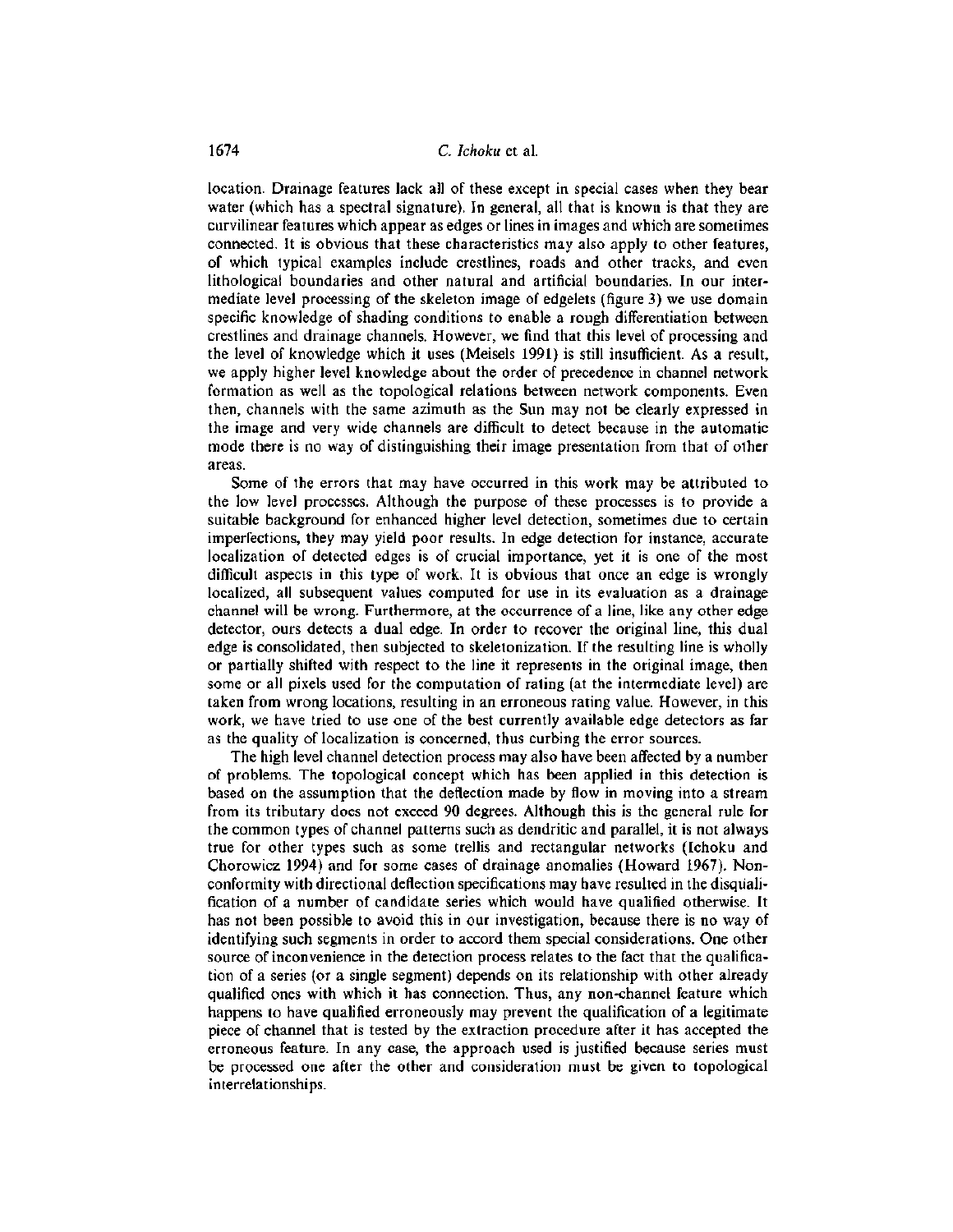*Detection of channel networks* 1675



Figure 7. Channel networks manually extracted from the original image shown in figure 2.

To do some appraisal of our final result (figure 6), we carried out a manual extraction of channel networks from a hardcopy of the original image (figure 2). Figure 7 shows the result of manual extraction. A visual comparison of figures 6 and 7 shows that there is a substantial agreement between them; a proof of the high capacity of our computerized approach to detect drainage features from satellite images.

However, in order to be able to relate our results to a standard that would be as close as possible to the truth, we performed a manual extraction of channel networks from a topographical map of scale 1: 50000. The map-extracted network is shown in figure 8. Since our image was not geometrically corrected, there is some geometric distortion in figures 6 and 7 (image products) with respect to figure 8 (map product), and their boundaries do not match exactly. For this reason and due to the slight shifts that may have affected the extracted channels, it is not possible to compare the extracted networks quantitatively; although the correspondence between them is quite evident visually. We can, however, make a qualitative comparison between these networks, bearing in mind that the map network (figure 8) is assumed to be the closest to the truth. We have chosen to measure their various qualities on a scale of: *poor, fair, very fair, medium, high, very high, excellent.* Table 2 shows our assessment of the network qualities. The criteria considered are the following:

**1. Coverage:** This represents the extent to which the extracted networks cover all parts of the data source (image or map) where channels exist.

2. **Connectivity:** This indicates the extent of connection between extracted channels relative to their connection in reality.

3. **Purity:** This expresses the relative amount of extracted channels that actually represent real channels (and not other features or artefacts).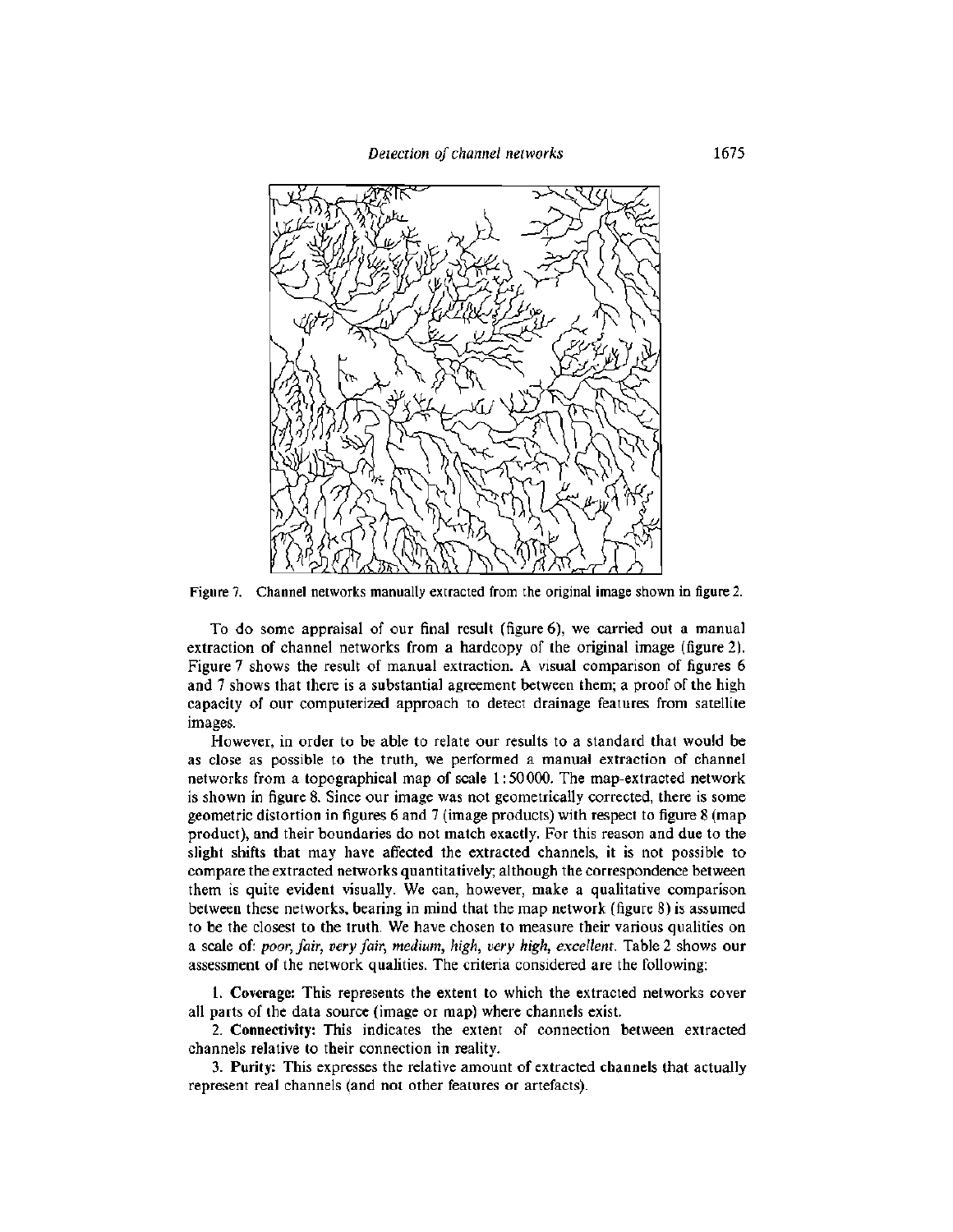1676 C. *lchoku* et al.



Figure 8. Channel networks manually extracted from a 1: 50000 scale topographic map.

4. **Accuracy of localization:** This is a measure of the location of extracted channels relative to their location in the data source.

Based on the foregoing criteria and on our assessment as given in table 2, the manual extraction performs a little better than our computerized detection method only in terms of connectivity and purity. These few gaps and artefacts occurring in the result of the computer detection (figure 6) are probably due to the effect of some of the factors discussed in the first four paragraphs of this section. On the other hand, manual extraction processes enjoy much higher level of knowledge than can be incorporated in a computer programme. For instance, the human extractor has a global view of the image and can easily know the general character of the network. Also, he usually exercises much freedom in dealing with exceptional cases.

Table 2. Qualitative comparison between channel networks extracted from a topographic map and those extracted from the image manually and automatically. The scale of comparison is constituted by: poor, fair, very fair, medium, high, very high, excellent.

|                          |             | Assessment                    |                                   |  |  |
|--------------------------|-------------|-------------------------------|-----------------------------------|--|--|
| Network quality          | Map network | Manually<br>extracted network | Automatically<br>detected network |  |  |
| Coverage                 | Excellent   | Very high                     | Very high                         |  |  |
| Connectivity             | Excellent   | Very high                     | High                              |  |  |
| Purity                   | Excellent   | Very high                     | High                              |  |  |
| Accuracy of localisation | Very high   | Very high                     | Very high                         |  |  |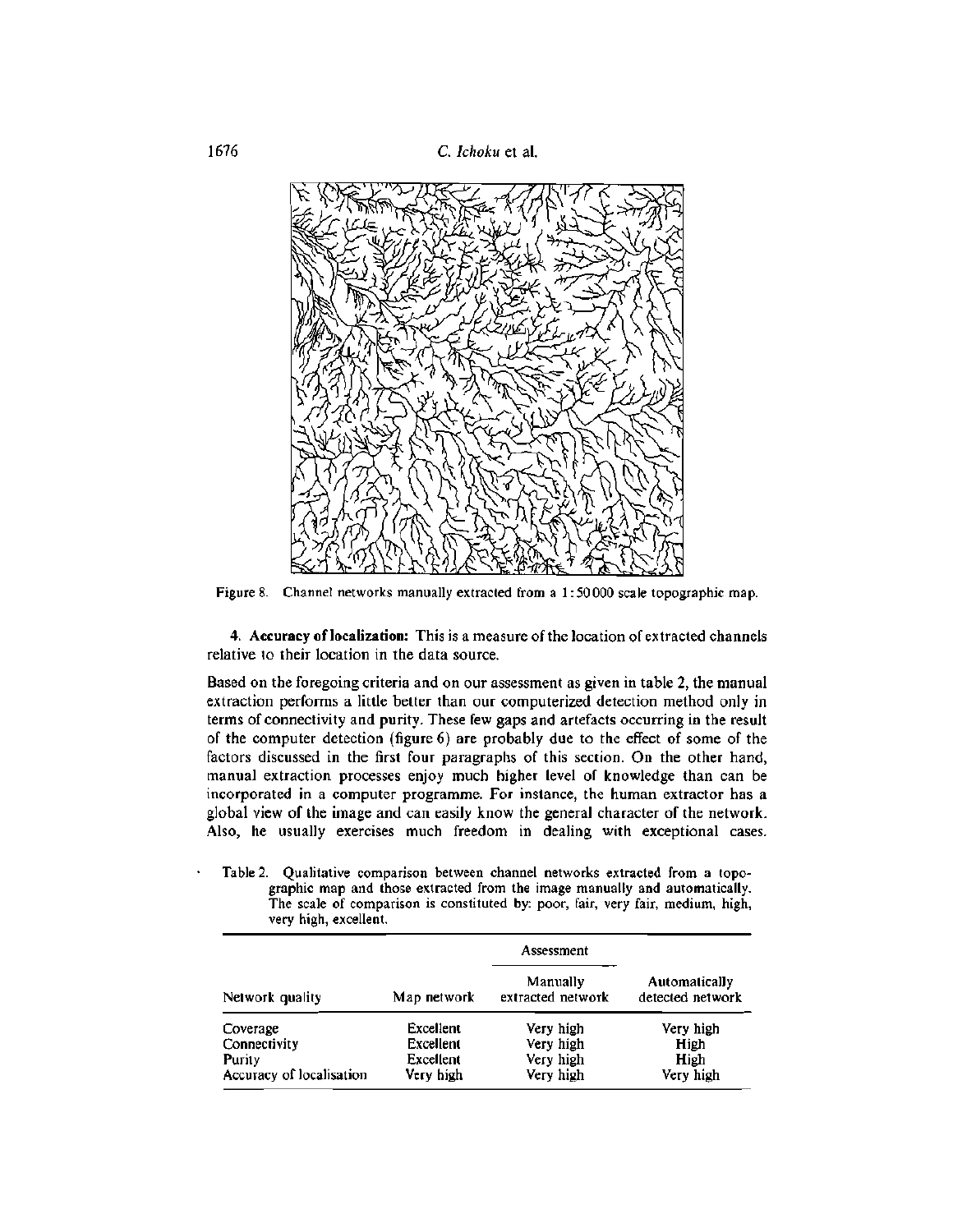Nevertheless, the computerized detection process presented here has been very successful. Moreover, considered in the context of such inherent advantages of computerized approaches as rapidity and consistency, it can be said that this technique shows great potential.

## 7. **Conclusion**

This paper has demonstrated the capability for detecting drainage channel networks from digital satellite images (especially of arid regions). The methodology developed here covers a wide spectrum of image processing and pattern recognition techniques which fit the structure of multi-level architectures for Image Understanding (Meisels 1991). The detection of drainage channel networks on satellite images is a complicated task because channel networks do not have substantial image attributes that would facilitate their detection. They do not fall within any specific range in the greyscale, neither do they have a spectral signature. Furthermore, neither channel networks nor their parts exhibit any defined shape, size, orientation, or other unique quantitative characteristics, either relatively or absolutely. This may be why the prospect of performing this detection has hitherto not offered any significant appeal to researchers.

Despite the inherent handicaps and the generalizations applied to cope with them in certain steps of the detection process, the result has been satisfactory. This successful achievement may be attributed to two main factors. The first one concerns the study area. It is an arid zone with extremely sparse low vegetation. Also, lithological differences are not prominent and other curvilinear features such as roads are rare. Furthermore, most of the channels appear prominently on the image, few have the same azimuth as the Sun, and there are very few wide channels. The second factor relates to the fact that good knowledge-based techniques, embodied in a multi-level approach, have been applied in the detection process. For instance, at the high level stage, the drainage channel network was reconstituted by applying knowledge about channel network formation procedures and the common topological dispositions. The visual comparison between the final result of this extraction process and that of the human expert is very encouraging. Although our technique has been' tested on the image of an arid region, we believe that it can also be applied to areas with smooth uniform vegetation cover.

The methodology presented in this work has high potentials for even better performance if further improvement is achieved in the associated techniques such as image enhancement, image segmentation, filtering, and edge detection. Furthermore, as modern spatial data handling techniques tend towards the use of Geographical Information Systems (GIS), if our methodology is adapted and operated under this framework-whereby complementary information can be derived from other sources-its efficiency will be further enhanced, such that its application can even be extended to other (non-arid and heterogeneous) situations with improved results.

### References

ASTARAS, T., 1985, Drainage network analysis of LANDSAT images of the Olympus-Pieria mountain area, northern Greece. *International Journal of Remote Sensing,* 6, 673-686. ASTARAS, T., LAMBRINOS, N., and SOULAKELLIS, N., 1990, Adrainage system analysisevaluation of, and comparison between, Landsat-3 RBV, Landsat-5 TM and SPOT PA imageries covering the Central Macedonia district, Greece. *International Journal of Remote Sensing,* **11,** 1549-1559.